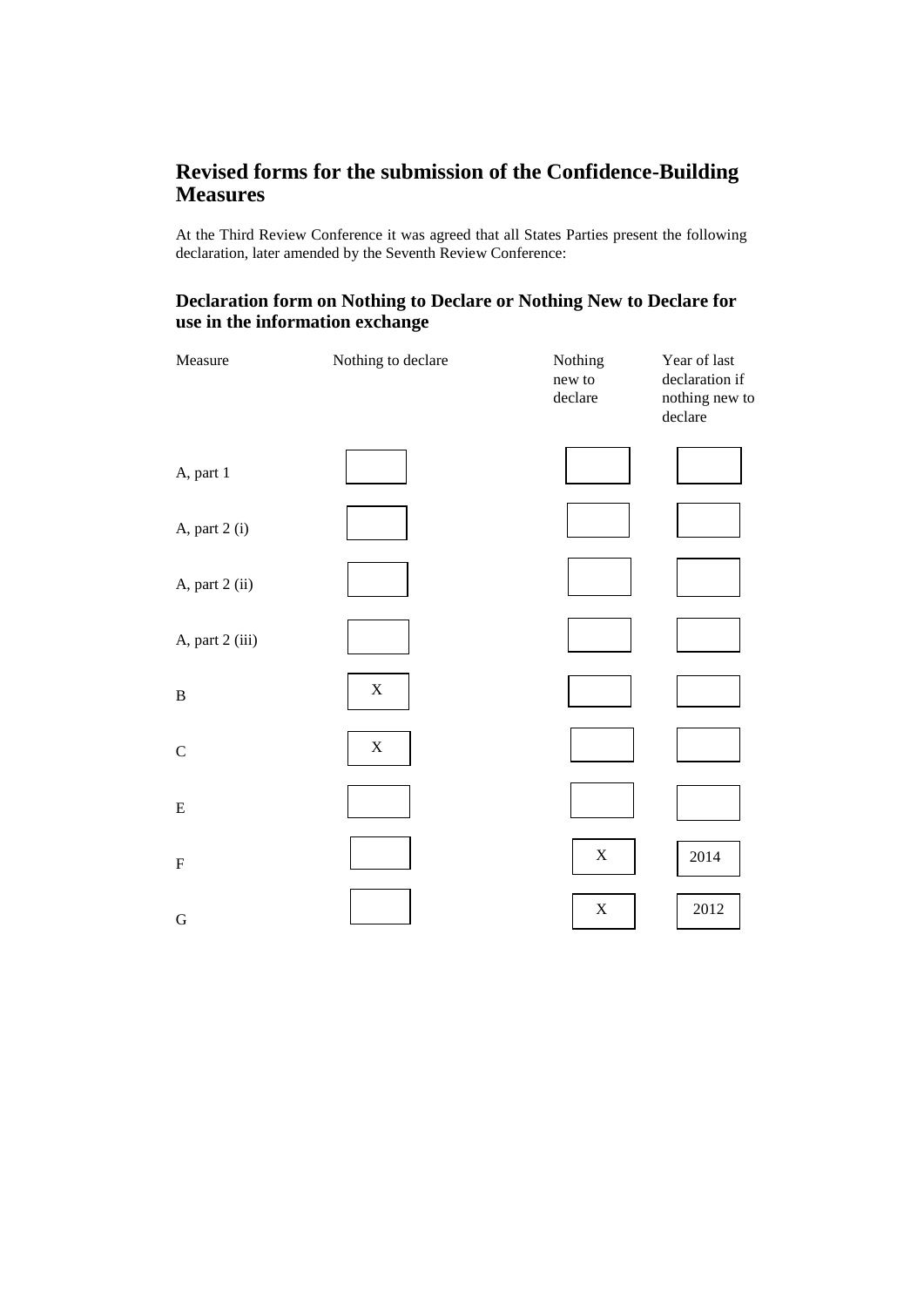#### **Date:**

15th of April 2016

#### **State Party to the Convention:**

Sweden

#### **Date of ratification/accession to the Convention:**

5<sup>th</sup> of February 1976.

The Convention was signed by Sweden on the 27<sup>th</sup> of February 1975. It was ratified by Sweden on the 5<sup>th</sup> of February 1976 and entered into force for Sweden the same date.

### **National point of contact:**

Department for Disarmament and Non-Proliferation, Ministry for Foreign Affairs of Sweden. E-mail: [ud-nis@gov.se,](mailto:ud-nis@gov.se) Address: SE-103 39 Stockholm, telephone: +46 (0)8-405 10 00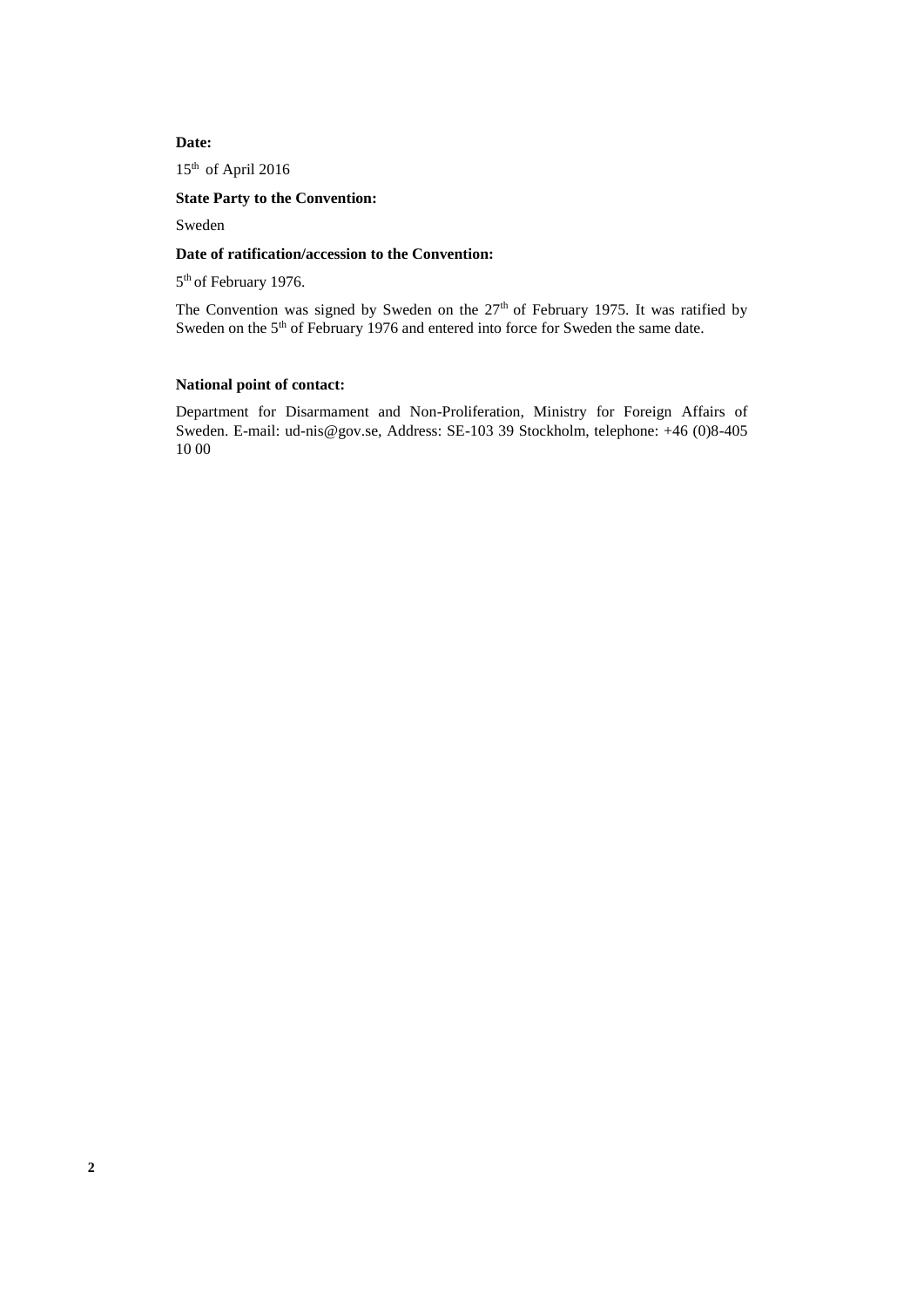# **Confidence-Building Measure "A"**

# **Form A, part 1 (i)**

*Exchange of data on research centres and laboratories<sup>1</sup>*

#### **1. Name(s) of facility<sup>2</sup>**

High Containment Laboratory, Public Health Agency of Sweden (The Swedish BSL4 laboratory)

#### **2. Responsible public or private organization or company**

Public Health Agency of Sweden

#### **3. Location and postal address**

Public Health Agency of Sweden, SE-17182 Solna, Sverige

#### **4. Source(s) of financing of the reported activity, including indication if the activity is wholly or partly financed by the Ministry of Defence**

The activities are financed through the Swedish Government (Ministry of Health and Social Affairs), and through governmental agencies such as Swedish Civil Contingencies Agency (MSB), National Board of Health, Swedish Research Council (VR) and partly by the EU (research funds and the Innovative Medicines Initiative and funding through Joint Actions within European Health Program).

#### **5. Number of maximum containment units<sup>3</sup> within the research centre and/or laboratory, with an indication of their respective size (m<sup>2</sup> )**

Two separate BSL4 units enclosing three laboratories with a total area of 136 m<sup>2</sup>.

#### **6. Scope and general description of activities, including type(s) of microorganisms and/or toxins as appropriate**

The Public Health Agency of Sweden is a national expert authority with overall responsibility for public health issues at a national level. Our mission is to promote health, prevent illness and contribute to a sustainable society. There are no projects conducted related to biological defence, more than a strive to a better biological understanding of biological agents (see publication list related to BSL4 work below). The agency develops and maintain national diagnostic preparedness for highly pathogenic agents. Research results is published in international journals.

 $1$  The containment units which are fixed patient treatment modules, integrated with laboratories, should be identified separately.

<sup>&</sup>lt;sup>2</sup> For facilities with maximum containment units participating in the national biological defence research and development programme, please fill in name of facility and mark "Declared in accordance with Form A, part 2 (iii)".

<sup>&</sup>lt;sup>3</sup> In accordance with the latest edition of the WHO Laboratory Biosafety Manual, or equivalent.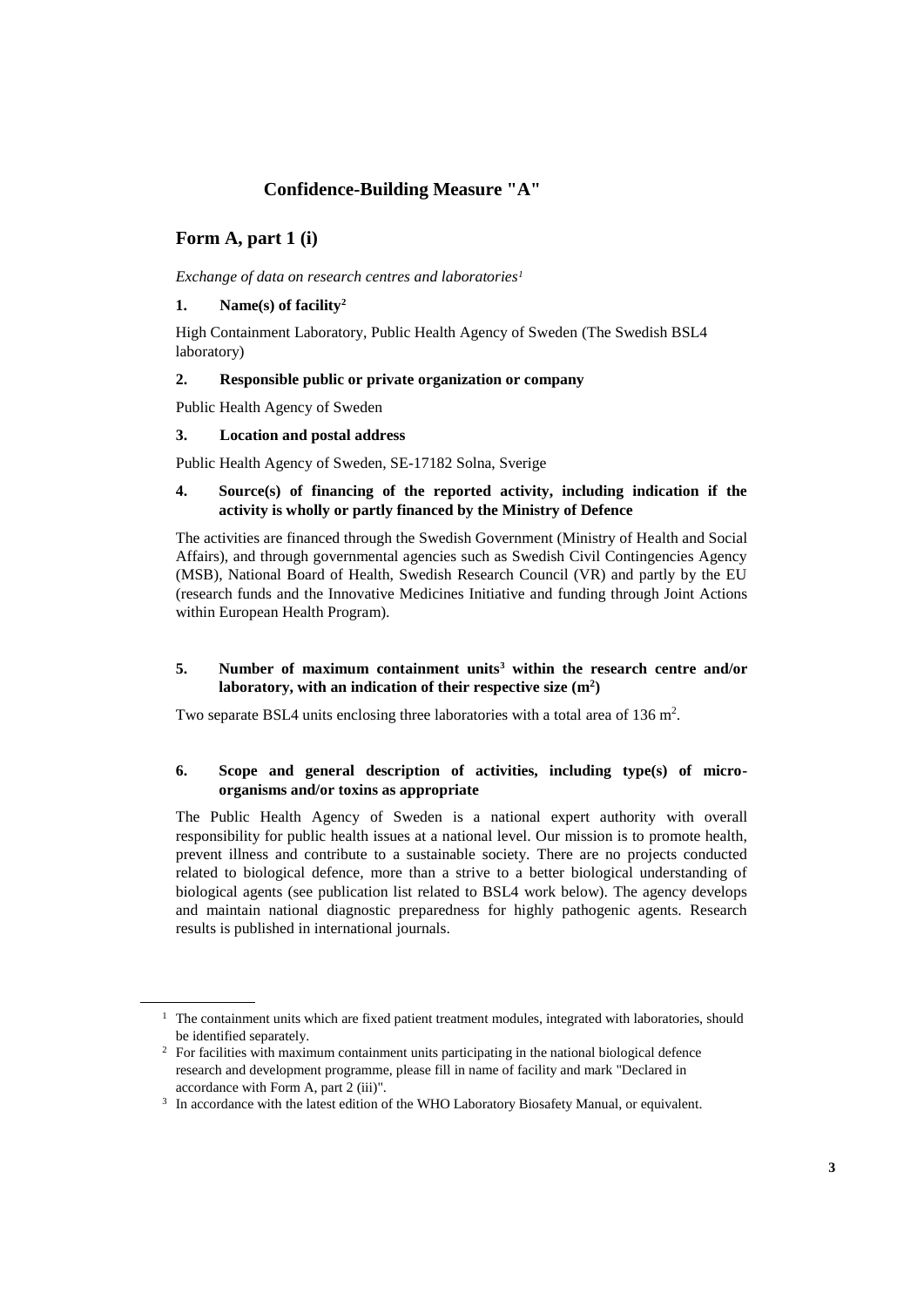Public Health Agency of Sweden: publications in 2015 related to high containment laboratory activities:

Faye O, Faye O, Soropogui B, Patel P, El Wahed AA, Loucoubar C, Fall G, Kiory D, Magassouba N, Keita S, Kondé MK, Diallo AA, Koivogui L, Karlberg H, Mirazimi A, Nentwich O, Piepenburg O, Niedrig M, Weidmann M, Sall AA. **Development and deployment of a rapid recombinase polymerase amplification Ebola virus detection assay in Guinea in 2015.** *Euro Surveill. 2015;20(44). doi: 10.2807/1560-7917.ES.2015.20.44.30053. PMID: 26558690*

Algaar F, Eltzov E, Vdovenko MM, Sakharov IY, Fajs L, Weidmann M, Mirazimi A, Marks RS. **Fiber-optic immunosensor for detection of Crimean-Congo hemorrhagic fever IgG antibodies in patients***. Anal Chem. 2015 Aug 18;87(16):8394-8. doi: 10.1021/acs.analchem.5b01728. Epub 2015 Jul 28. PMID: 26151547*

Papa A, Weber F, Hewson R, Weidmann M, Koksal I, Korukluoglu G, Mirazimi A. **Meeting report: First International Conference on Crimean-Congo hemorrhagic fever.** *Antiviral Res. 2015 Aug;120:57-65. doi: 10.1016/j.antiviral.2015.05.005. Epub 2015 May 26. Review. PMID: 26022198*

Karlberg H, Sharifi-Mood B, Mousavi-Jazi M, Dilcher M, Lindegren G, Mardani M, Bereskly S, Weidmann M, Mirazimi A. **Molecular and serological findings in suspected patients with Crimean-Congo hemorrhagic fever virus in Iran.** *J Med Virol. 2015 Apr;87(4):686-93. doi: 10.1002/jmv.24106. Epub 2015 Feb 3. PMID: 25649667*

Devignot S, Bergeron E, Nichol S, Mirazimi A, Weber F. **A virus-like particle system identifies the endonuclease domain of Crimean-Congo hemorrhagic fever virus.** *J Virol. 2015 Jun;89(11):5957-67. doi: 10.1128/JVI.03691-14. Epub 2015 Mar 25. PMID: 25810550*

Salata C, Baritussio A, Munegato D, Calistri A, Ha HR, Bigler L, Fabris F, Parolin C, Palù G, Mirazimi A. **Amiodarone and metabolite MDEA inhibit Ebola virus infection by interfering with the viral entry process.** *Pathog Dis. 2015 Jul;73(5). pii: ftv032. doi: 10.1093/femspd/ftv032. Epub 2015 Apr 30. PMID: 25933611*

Papa A, Mirazimi A, Köksal I, Estrada-Pena A, Feldmann H. **Recent advances in research on Crimean-Congo hemorrhagic fever.** *J Clin Virol. 2015 Mar;64:137-43. doi: 10.1016/j.jcv.2014.08.029. Epub 2014 Oct 22. Review PMID: 25453328*

Alm E, Lindegren G, Falk KI, Lagerqvist N. **One-step real-time RT-PCR assays for serotyping dengue virus in clinical samples.** *BMC Infect Dis. 2015 Nov 2;15:493. doi: 10.1186/s12879-015-1226-z. PMID: 26527283*

Bergqvist C, Holmström P, Lindegren G, Lagerqvist N, Leijon M, Falk KI. **Multiplex nucleic acid suspension bead arrays for detection and subtyping of filoviruses.** *J Clin Microbiol. 2015 Apr;53(4):1368-70. doi: 10.1128/JCM.02787-14. Epub 2015 Jan 28. PMID: 25631793*

Alm E, Advani A, Bråve A, Wahab T. **Draft Genome Sequence of Strain R13-38 from a Francisella tularensis Outbreak in Sweden.** *Genome Announc. 2015 Feb 19;3(1). pii: e01517-14. doi: 10.1128/genomeA.01517-14. PMID: 25700401*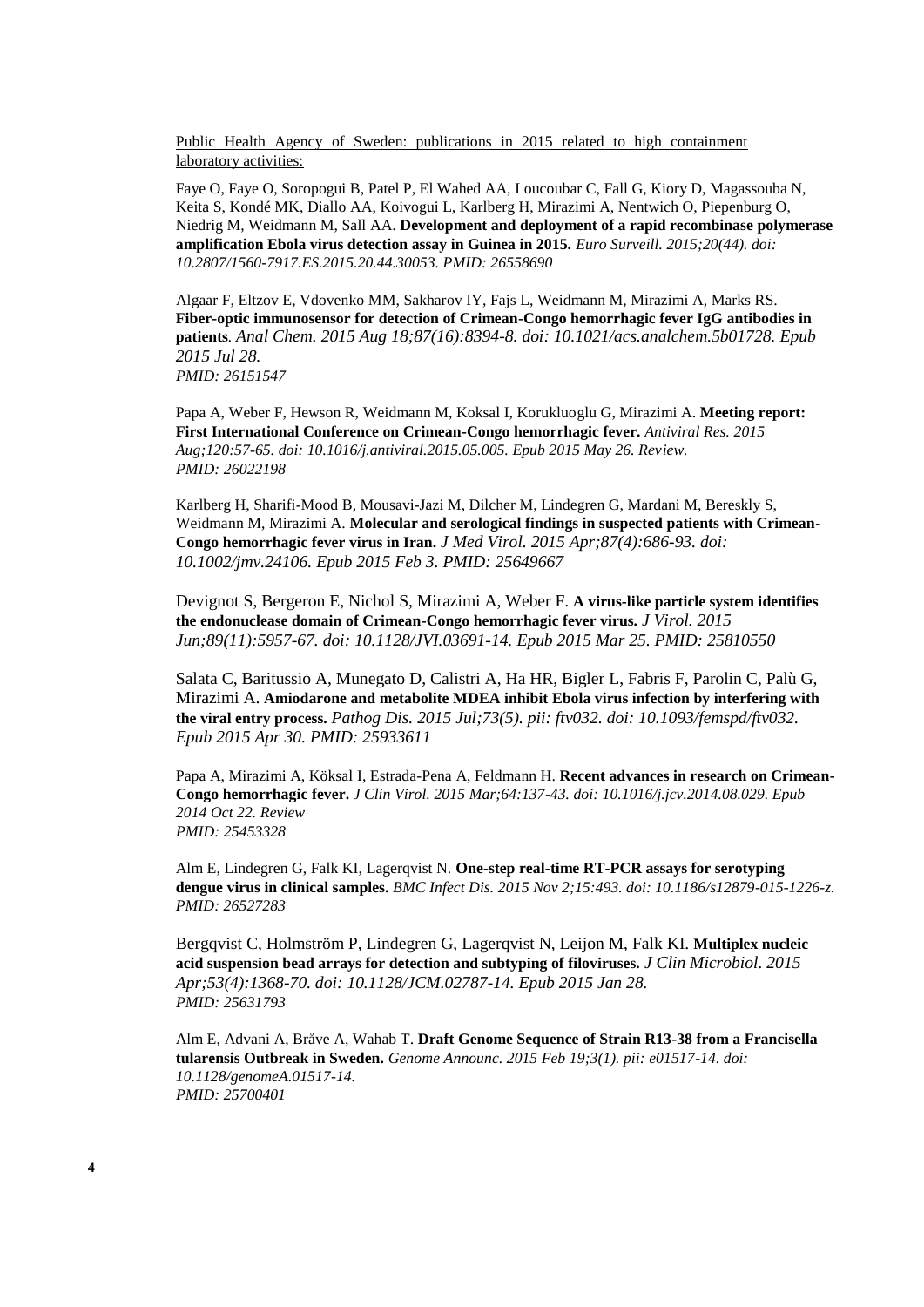Gudo ES, Pinto G, Vene S, Mandlaze A, Muianga AF, Cliff J, Falk K. **Serological Evidence of Chikungunya Virus among Acute Febrile Patients in Southern Mozambique.** *PLoS Negl Trop Dis. 2015 Oct 16;9(10):e0004146. doi: 10.1371/journal.pntd.0004146. e Collection 2015 Oct. PMID: 26473605*

Lasch P, Wahab T, Weil S, Pályi B, Tomaso H, Zange S, Kiland Granerud B, Drevinek M, Kokotovic B, Wittwer M, Pflüger V, Di Caro A, Stämmler M, Grunow R, Jacob D. **Identification of Highly Pathogenic Microorganisms by Matrix-Assisted Laser Desorption Ionization-Time of Flight Mass Spectrometry: Results of an Interlaboratory Ring Trial.** *J Clin Microbiol. 2015 Aug;53(8):2632-40. doi: 10.1128/JCM.00813-15. Epub 2015 Jun 10. PMID: 26063856*

Viegas SO, Ghebremichael S, Massawo L, Alberto M, Fernandes FC, Monteiro E, Couvin D, Matavele JM, Rastogi N, Correia-Neves M, Machado A, Carrilho C, Groenheit R, Källenius G, Koivula T. **[Mycobacterium tuberculosis causing tuberculous lymphadenitis in Maputo, Mozambique.](http://www.ncbi.nlm.nih.gov/pubmed/26589993)** *BMC Microbiol. 2015 Nov 21;15:268.*

Sturegård E, Ängeby KA, Werngren J, Juréen P, Kronvall G, Giske CG, Kahlmeter G, Schön T. **[Little](http://www.ncbi.nlm.nih.gov/pubmed/25640156)  [difference between minimum inhibitory concentrations of Mycobacterium tuberculosis wild-type](http://www.ncbi.nlm.nih.gov/pubmed/25640156)  [organisms determined with BACTEC MGIT 960 and Middlebrook 7H10.](http://www.ncbi.nlm.nih.gov/pubmed/25640156)** *Clin Microbiol Infect. 2015 Feb;21(2):148.e5-7.*

Sahebi L, Ansarin K, Hoffner S, Farajnia S, Seyyedi M, Khalili M, Monfaredan A. **[Molecular](http://www.ncbi.nlm.nih.gov/pubmed/26500790)  [Epidemiology of Mycobacterium Tuberculosis Strains in the North-West and West of Iran.](http://www.ncbi.nlm.nih.gov/pubmed/26500790)** *Ann Med Health Sci Res. 2015 Sep-Oct;5(5):334-9.*

Merker M, Blin C, Mona S, Duforet-Frebourg N, Lecher S, Willery E, Blum MG, Rüsch-Gerdes S, Mokrousov I, Aleksic E, Allix-Béguec C, Antierens A, Augustynowicz-Kopeć E, Ballif M, Barletta F, Beck HP, Barry CE 3rd, Bonnet M, Borroni E, Campos-Herrero I, Cirillo D, Cox H, Crowe S, Crudu V, Diel R, Drobniewski F, Fauville-Dufaux M, Gagneux S, Ghebremichael S, Hanekom M, Hoffner S, Jiao WW, Kalon S, Kohl TA, Kontsevaya I, Lillebæk T, Maeda S, Nikolayevskyy V, Rasmussen M, Rastogi N, Samper S, Sanchez-Padilla E, Savic B, Shamputa IC, Shen A, Sng LH, Stakenas P, Toit K, Varaine F, Vukovic D, Wahl C, Warren R, Supply P, Niemann S, Wirth T. **[Evolutionary history and global spread](http://www.ncbi.nlm.nih.gov/pubmed/25599400)  [of the Mycobacterium tuberculosis Beijing lineage.](http://www.ncbi.nlm.nih.gov/pubmed/25599400)** *Nat Genet. 2015 Mar;47(3):242-9.*

Wu L, Deng H, Zheng Y, Mansjö M, Zheng X, Hu Y, Xu B. **[An association study of NRAMP1, VDR,](http://www.ncbi.nlm.nih.gov/pubmed/26261060)  [MBL and their interaction with the susceptibility to tuberculosis in a Chinese population.](http://www.ncbi.nlm.nih.gov/pubmed/26261060)** *Int J Infect Dis. 2015 Sep;38:129-35.*

Tagliani E, Cabibbe AM, Miotto P, Borroni E, Toro JC, Mansjö M, Hoffner S, Hillemann D, Zalutskaya A, Skrahina A, Cirillo DM. **[Diagnostic Performance of the New Version \(v2.0\) of GenoType](http://www.ncbi.nlm.nih.gov/pubmed/26179309)  [MTBDRsl Assay for Detection of Resistance to Fluoroquinolones and Second-Line Injectable](http://www.ncbi.nlm.nih.gov/pubmed/26179309)  [Drugs: a Multicenter Study.](http://www.ncbi.nlm.nih.gov/pubmed/26179309)** *J Clin Microbiol. 2015 Sep;53(9):2961-9.*

Balabanova Y, Nikolayevskyy V, Ignatyeva O, Kontsevaya I, Mironova S, Kovalyov A, Kritsky A, Rodionova Y, Fedorin I, Casali N, Hooper R, Horstmann RD, Nejentsev S, Hoffner S, Nuernberg P, Drobniewski F. **[Beijing clades of Mycobacterium tuberculosis are associated with differential](http://www.ncbi.nlm.nih.gov/pubmed/26319998)  [survival in HIV-negative Russian patients.](http://www.ncbi.nlm.nih.gov/pubmed/26319998)** *Infect Genet Evol. 2015 Dec;36:517-23.*

Cambau E, Viveiros M, Machado D, Raskine L, Ritter C, Tortoli E, Matthys V, Hoffner S, Richter E, Perez Del Molino ML, Cirillo DM, van Soolingen D, Böttger EC. **[Revisiting susceptibility testing in](http://www.ncbi.nlm.nih.gov/pubmed/25587993)  [MDR-TB by a standardized quantitative phenotypic assessment in a European multicentre study.](http://www.ncbi.nlm.nih.gov/pubmed/25587993)** *J Antimicrob Chemother. 2015 Mar;70(3):686-96.*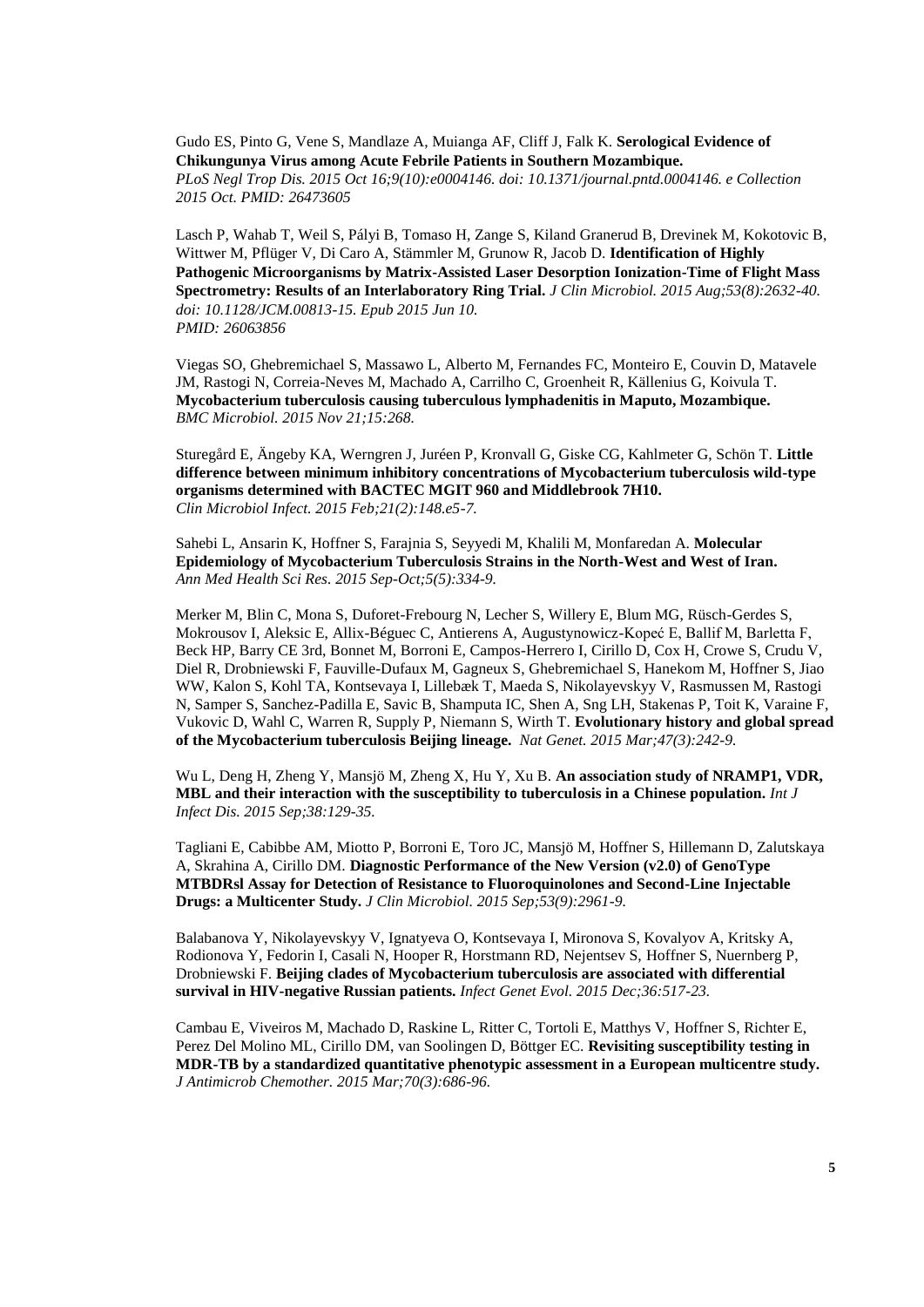#### Risk group 4 agents

In the BSL4 containment units diagnostics and research regarding the following viruses are performed: Bunyavirus, Flavivirus, Arenavirus, Paramyxovirus, Filovirus, SARS-CoV and highly pathogenic avian influenza virus. Special emphasis is directed towards the Crimean-Congo haemorrhagic fever virus (CCHFV) and Ebola virus.

#### Methods for identification

Standard methods are used for identification of these microorganisms. Methods in use include molecular biological methods (including novel high throughput/high capacity methods), serological methods such as neutralization assays, cultivation and electron microscopy. The quality of diagnostic methods for many of the pathogens is assured through participation in quality assurance exercises and ring trials within international ECfunded networks.

The general goals are to improve laboratory diagnostics, laboratory capacity and basic knowledge of highly pathogenic agents. This includes the development of platforms for broad, efficient and reliable diagnostic methods, studies of virulence and pathogenesis and the establishment and use of animal models for use in diagnostics, treatment and vaccine development.

#### **Form A, part 2 (i)**

## **National biological defence research and development programmes Declaration**

**Are there any national programmes to conduct biological defence research and development within the territory of the State Party, under its jurisdiction or control anywhere? Activities of such programmes would include prophylaxis, studies on pathogenicity and virulence, diagnostic techniques, aerobiology, detection, treatment, toxinology, physical protection, decontamination and other related research.**

#### Yes

**If the answer is Yes, complete Form A, part 2 (ii) which will provide a description of each programme.**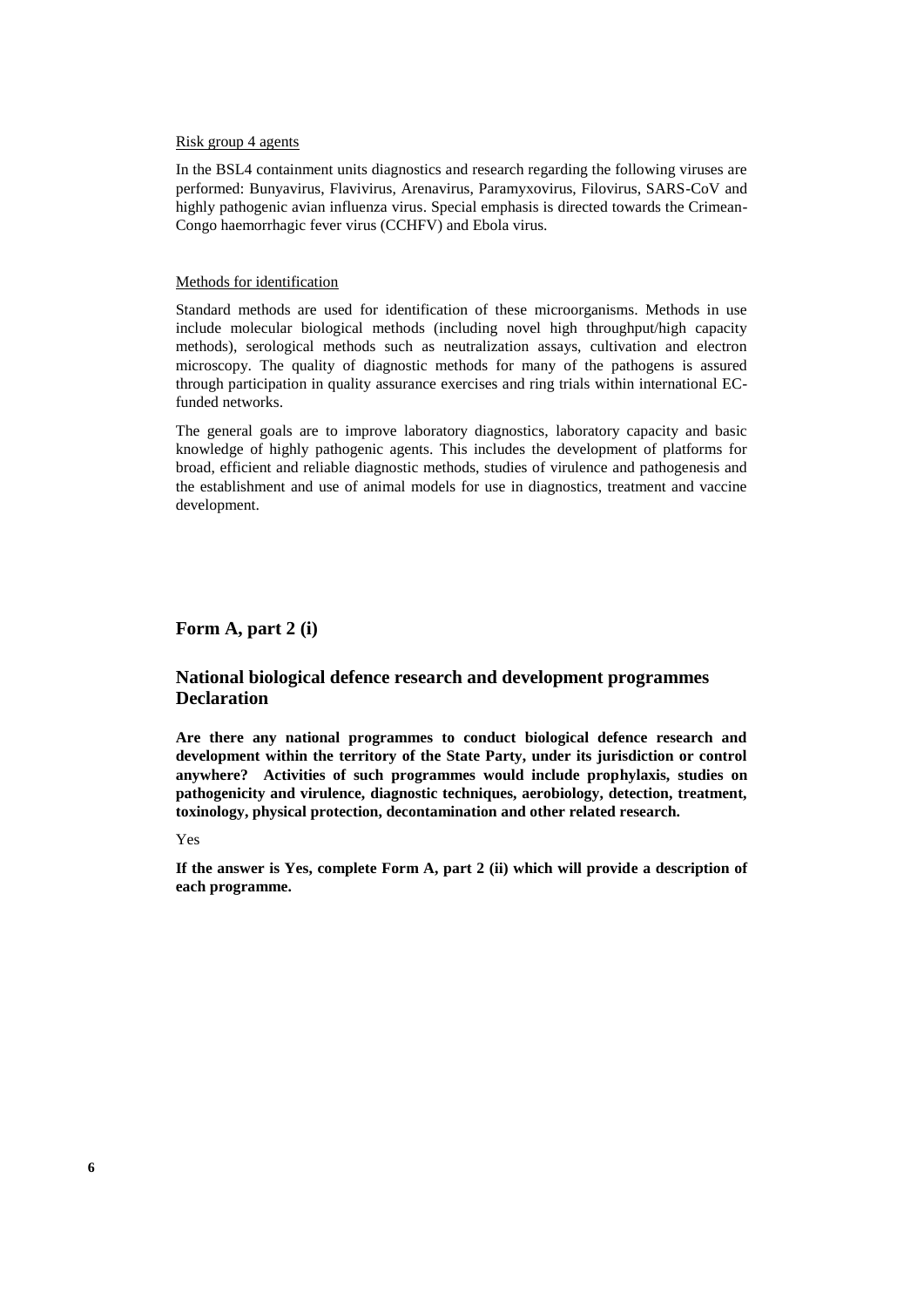# **Form A, part 2 (ii)**

#### **National biological defence research and development programmes**

#### **Description**

1. **State the objectives and funding of each programme and summarize the principal research and development activities conducted in the programme. Areas to be addressed shall include: prophylaxis, studies on pathogenicity and virulence, diagnostic techniques, aerobiology, detection, treatment, toxinology, physical protection, decontamination and other related research.**

Methods are developed for detection, identification and analysis of bacteria, viruses and toxins, and for prediction and management of consequences of potential biologic agent release. Field trial capacity for outdoor biological detection is established in order to successfully evaluate B-detection instruments using BW-simulants and occasionally to train military personnel in using biodetection equipment.

#### More specifically:

## **Analysis of biological agents and toxins**

The R&D activities focus on development of sampling, preparation of mixed CBRN samples, and rapid identification methods for biothreat agents. The analysis methods are based primarily on different types of DNA and RNA methods, and to some extent on immunological methods.

Also high-resolution genomic forensic analysis of biothreat pathogenic agents for verification purposes is performed. In this context, statistical frameworks for calculation of evidence values for attribution purposes are developed. The scientific research focuses on understanding the movement of pathogens and associated diseases through a population and geography (epidemiology), and the changes associated with the propagation of pathogens over time (evolution). The toxin analysis research involves development of sensitive methods for toxin preparation and mass spectrometry detection of protein toxins as ricin and Botulinum neurotoxins. In addition, chemical analytical methods for paralytic shellfish toxins are developed, with an emphasis on forensic methods.

These activities are funded by the Ministry of Defence (8,7 MSEK), the Ministry of Foreign Affairs (4.1 MSEK), the Swedish Civil Contingencies Agency (4.9 MSEK), the Swedish defence material administration (0.4 MSEK), and the European Defence Agency (1.0 MSEK)

#### **Detection of B-agents**

Here the objective is to discover the presence of health threatening levels of B substances in the air (Alerting), before they have negative impact on mission effectiveness, and provide timely information which will permit forces to adopt an appropriate level of individual and collective protection (Warning). The need for close to real-time, automatic measurements excludes the requirement for characterisation of the hazard substances.

The research in the area has been focused on Laser Induced Fluorescence spectroscopy (LIF), Laser Induced Breakdown Spectroscopy (LIBS). The LIF system is used to measure spectral signatures from different biological aerosol (Simili substances) and different data extraction/classification algorithms is evaluated. Test and evaluation facilities are developed in order to continuously evaluate the different steps of the biodetector development and also to be able to evaluate commercial biodetectors.

Together with the Swedish Armed Forces National CBRN Defence Centre, Umeå, development of a specific outdoor facility suitable for large scale field trials has been performed. In this facility bioaerosols of simulant agents can be studied under field conditions and field trials with participants from many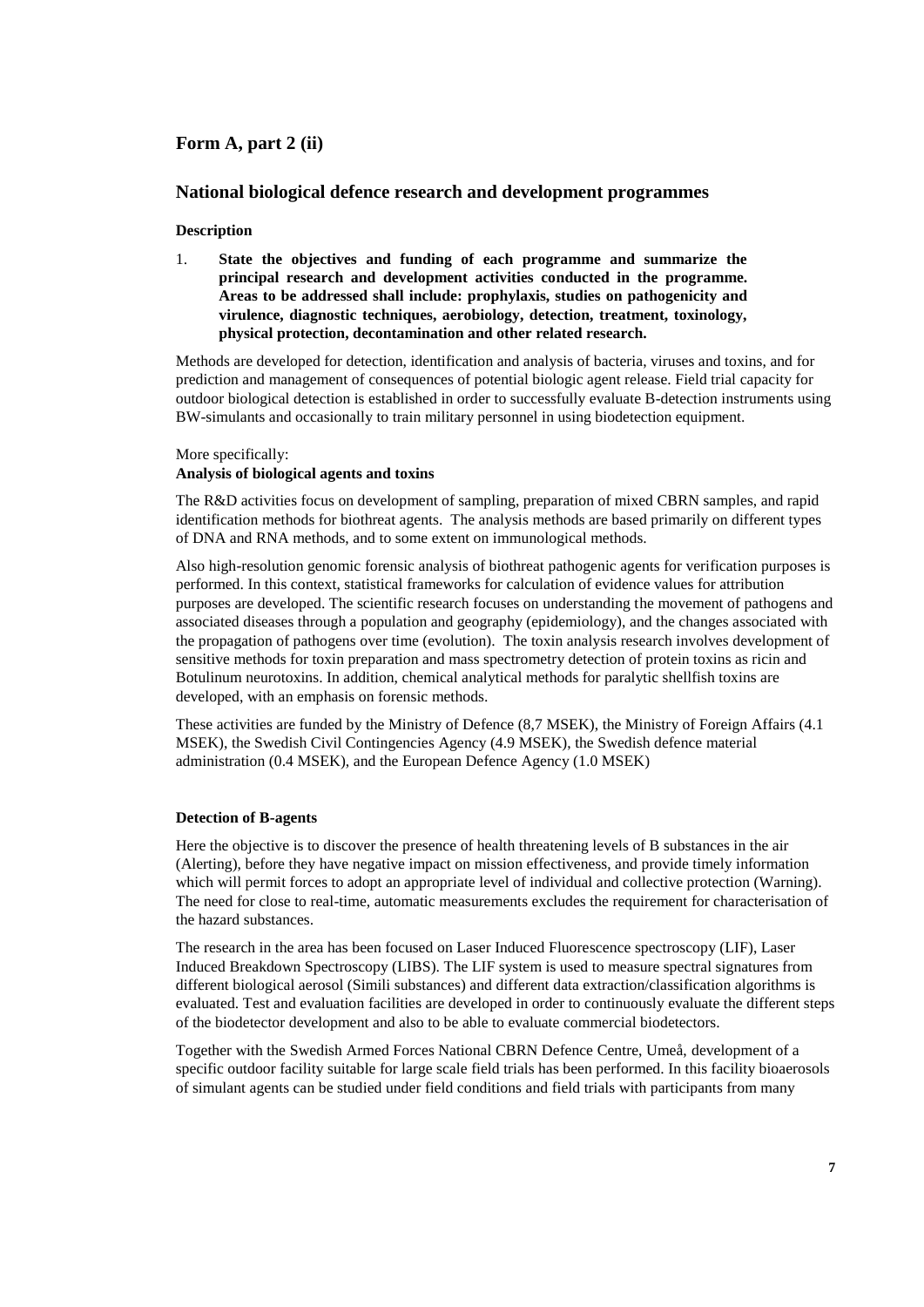different countries are regularly arranged at this facility. During 2015, no such biological field trial was performed.

Standardisation issues regarding the testing and evaluation of biological detectors has been performed within an EDA Ad Hoc Cat B-project "T&E BioDIM" (finished jan 2015). A phase 2 part is under planning.

The B-detection activities are mainly funded by the Ministry of Defence (4.0 MSEK)

#### **Environmental fate of potential biological warfare agents**

This project investigates the properties of potential biological warfare agents with relevance for persistence in the environment, potential further dispersal and potential maintenance of virulence, using Francisella tularensis spp. as model organisms. Virulence properties are evaluated in cell and animal infection models. The objective is to increase the understanding of the environmental fate of the organism after, for instance, a deliberate or accidental release of the pathogen in a specific milieu. Such knowledge will in turn provide a basis for related threat and risk assessments for civilian preparedness.

These activities are funded by the Ministry of Defence (5.2 MSEK) and Swedish Civil Contingencies Agency (0.4 MSEK), private companies (0.5 MSEK), European Union (1 MSEK), and research grants (0.2 MSEK).

#### **Decontamination of highly pathogenic biological warfare agents**

Research applied in this project concerns decontamination of highly pathogenic biological warfare agents. Studies are performed on traditional forensic traces, i.e. DNA, finger marks and electronic devices where these trace classes have been chosen as they have the potential to directly lead to individuals of interest in an investigation. The objective is to evaluate decontamination efficiency of the forensic traces contaminated with biological agents.

These activities are funded by European Commission 0.4 MSEK

#### 2. **State the total funding for each programme and its source.**

The funding for each programme is specified under #1.

| <b>Total funding:</b>                                | <b>31.2 MSEK</b> |
|------------------------------------------------------|------------------|
| Ministry of Defence                                  | $(17.9$ MSEK)    |
| - Swedish Civil Contingencies Agency                 | $(5.3$ MSEK)     |
| - Swedish Defence Material Administration (0.4 MSEK) |                  |
| Ministry of Foreign Affairs                          | $(4.1$ MSEK $)$  |
| European Commission/EDA                              | $(2.4$ MSEK)     |
| Research grants, industry                            | $(1.1$ MSEK)     |

3. **Are aspects of these programmes conducted under contract with industry, academic institutions, or in other non-defence facilities?**

No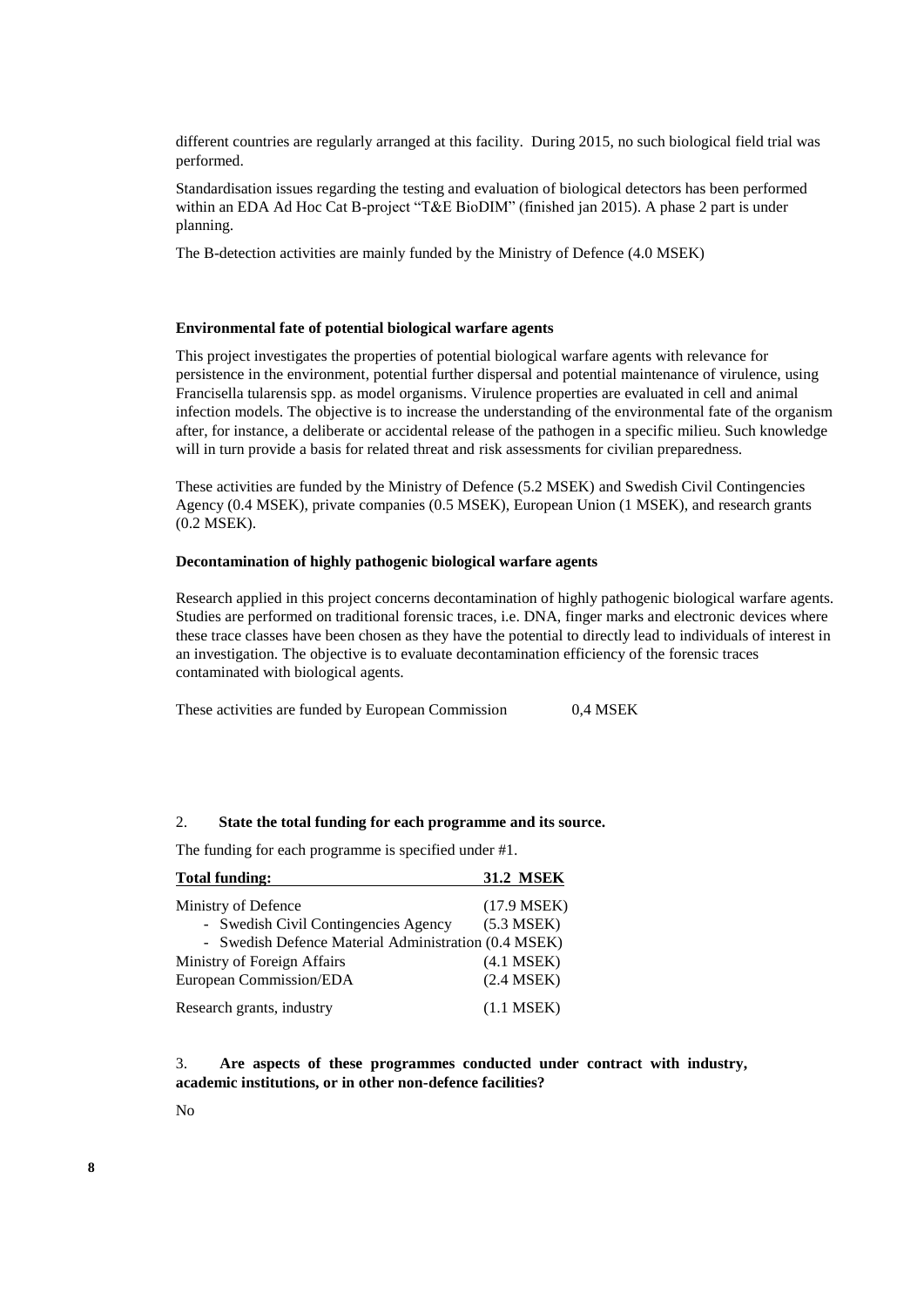# 6. **Provide a diagram of the organizational structure of each programme and the reporting relationships (include individual facilities participating in the programme**).



7. **Provide a declaration in accordance with Form A, part 2 (iii) for each facility, both governmental and non-governmental, which has a substantial proportion of its resources devoted to each national biological defence research and development programme, within the territory of the reporting State, or under its jurisdiction or control anywhere.**

## **Form A, part 2 (iii)**

## **National biological defence research and development programmes**

#### **Facilities**

**Facility 1:** The Swedish Defence Research Agency (FOI)

#### 1. **What is the name of the facility?**

Swedish Defence Research Agency (FOI), Division of CBRN Defence and Security

#### 2. **Where is it located (include both address and geographical location)?**

Cementvägen 20, SE-901 82 UMEÅ, Sweden

#### 3. **Floor area of laboratory areas by containment level:**

BSL2 515 (sqM) BSL3 74 (sqM) BSL4 0 (sqM)

Total laboratory floor area 589 (sqM)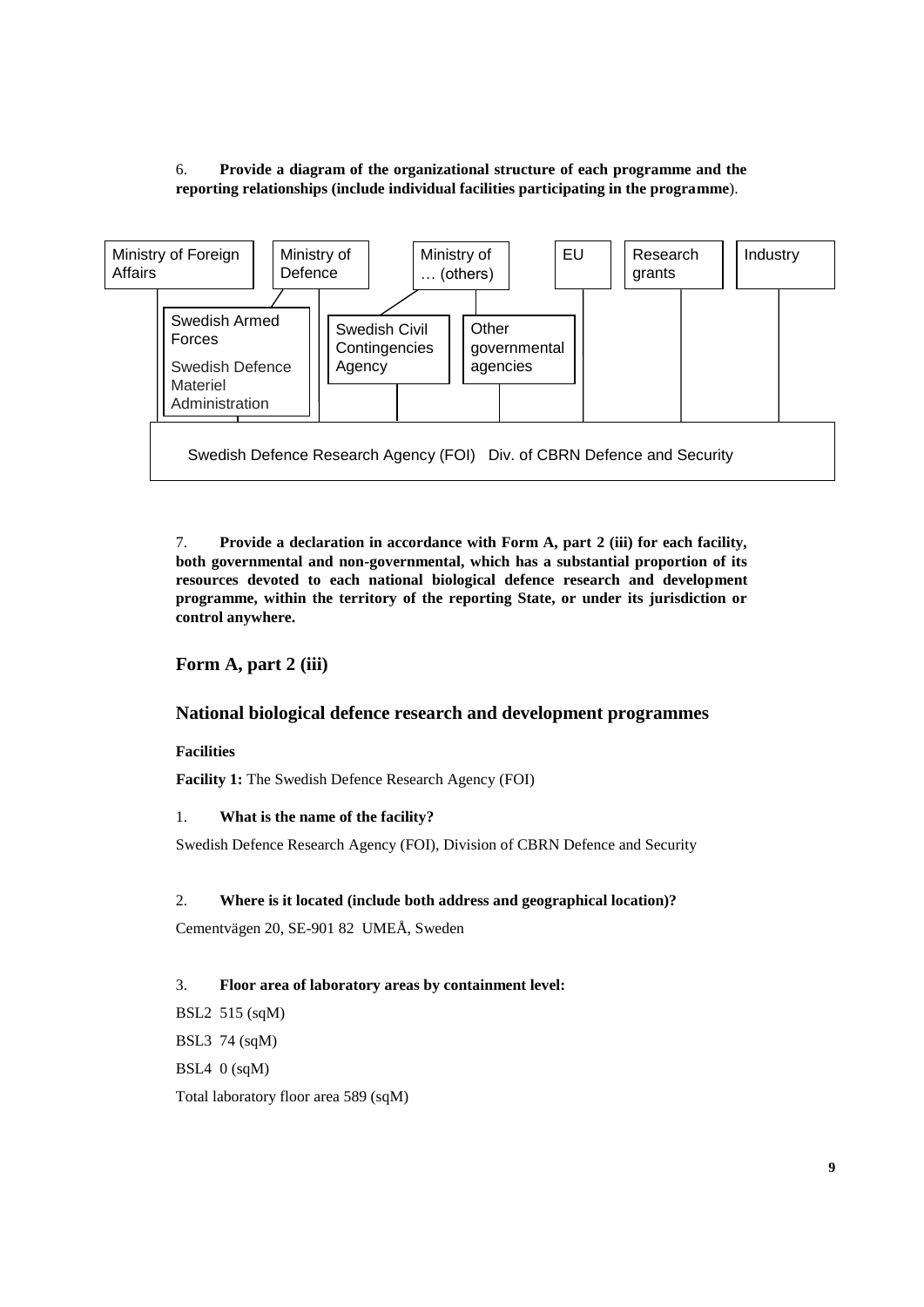#### 3. **The organizational structure of each facility.**

Organisational Structure of FOI

(Departments contributing to the Biological Defence Programme are shown in grey)



#### (iv) **List the scientific disciplines represented in the scientific/engineering staff.**

Physics, analytical chemistry, chemistry, biophysical chemistry, bacteriology, virology, genetics, immunology, medicine, microbiology, biochemistry, molecular biology, ecology, forensic science, bioinformatics, toxicology, veterinary medicine, and mathematics.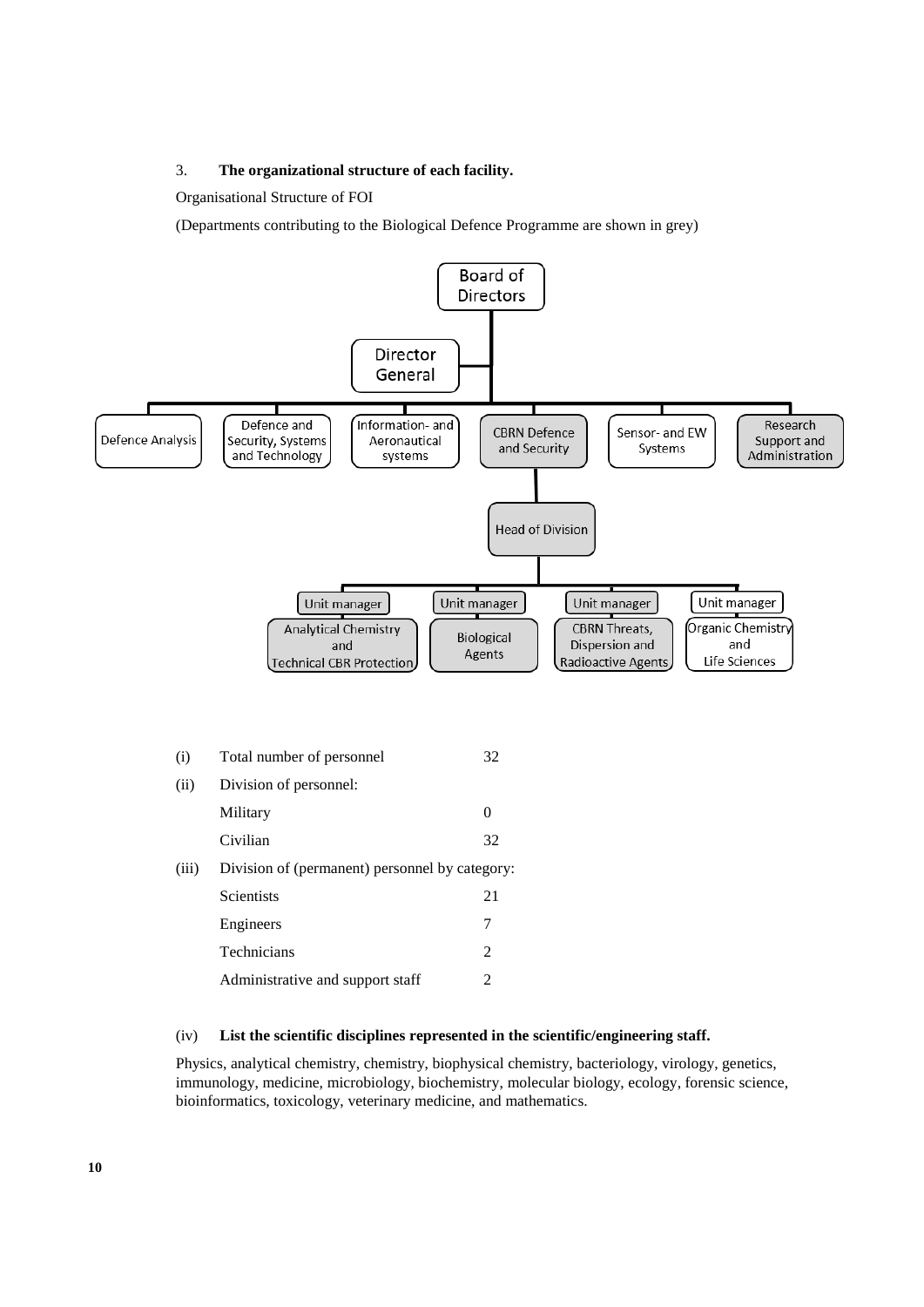#### (v) **Are contractor staff working in the facility? If so, provide an approximate number**.

Yes, a small number of contractors work in the facility occasionally. Other contractor staff carries out building and maintenance work.

## (vi) **What is (are) the source(s) of funding for the work conducted in the facility, including indication if activity is wholly or partly financed by the Ministry of Defence?**

FOI CBRN Defence and Security receives funding from the Ministry of Defence, the Swedish Defence Materiel Administration, the Swedish Civil Contingencies Agency, the Ministry of Foreign Affairs, the European Union, research grants and from commercial companies.

#### (vii) **What are the funding levels for the following programme areas:**

| Research            | 40% |
|---------------------|-----|
| Development         | 40% |
| Test and evaluation | 20% |

#### (viii) **Briefly describe the publication policy of the facility:**

The recommendation for publication at the Swedish Defence Research Agency, is to publish results of biological research in international peer review journals. Some results are published as publicly available FOI-reports. Reprints of scientific papers and FOI-reports can be requested from: Swedish Defence Research Agency, SE-901 82 Umeå, Sweden.

## (ix) **Provide a list of publicly-available papers and reports resulting from the work published during the previous 12 months. (To include authors, titles and full references.)**

A. Larsson, H. Andersson, L. Landström, **Impact of data reduction on multivariate classification models built on spectral data from bio-samples**, *Journal of Analytical and Atomic Spectrometry,* (2015) vol 30, s.1117-1127, DOI: 10.1039/C4JA00467A

P. Jonsson, P. Wästerby, P.Å. Gradmark, J. Hedborg, A. Larsson, L. Landström, **Bioaerosol detection and classification using dual excitation wavelength laser-induced fluorescence,** *Proc. SPIE 9455, Chemical, Biological, Radiological, Nuclear, and Explosives (CBRNE) Sensing XVI*, 945509 (2015); doi: [10.1117/12.2176744](http://dx.doi.org/10.1117/12.2176744)

E. M. Fykse, T. Tjärnhage, T. Humppi, V. Sørvik Eggen, A. Ingebretsen, G. Skogan, G. Olofsson, P. Wästerby, P. Å. Gradmark, A. Larsson, M. Dybwad, J. M. Blatny, **Identification of airborne bacteria by 16S rDNAsequencing, MALDI-TOF MS and the MIDI microbial identification system**, *Aerobiologia* (2015) 31:271–281, FOI-S--5202— SE. doi: 10.1007/s10453-015-9363-9

M. Sidstedt L. Jansson, E. Nilsson, L. Noppa, M. Forsman, P. Rådström, J. Hedman.; **Humic substances cause fluorescence inhibition in real-time polymerase chain reaction**. *Analytical Biochemistry* 487 (2015) 30–37. doi: 10.1016/j.ab.2015.07.002

C. Björn, L. Noppa, E. Näslund Salomonsson, A.L. Johansson, E. Nilsson, M. Mahlapuu, J. Håkansson. **Efficacy and safety profile of the novel antimicrobial peptide PXL150 in a mouse model of infected burn wounds***. International Journal of Antimicrobial Agents*, vol 45, s.519-524, (2015). doi: 10.1016/j.ijantimicag.2014.12.015.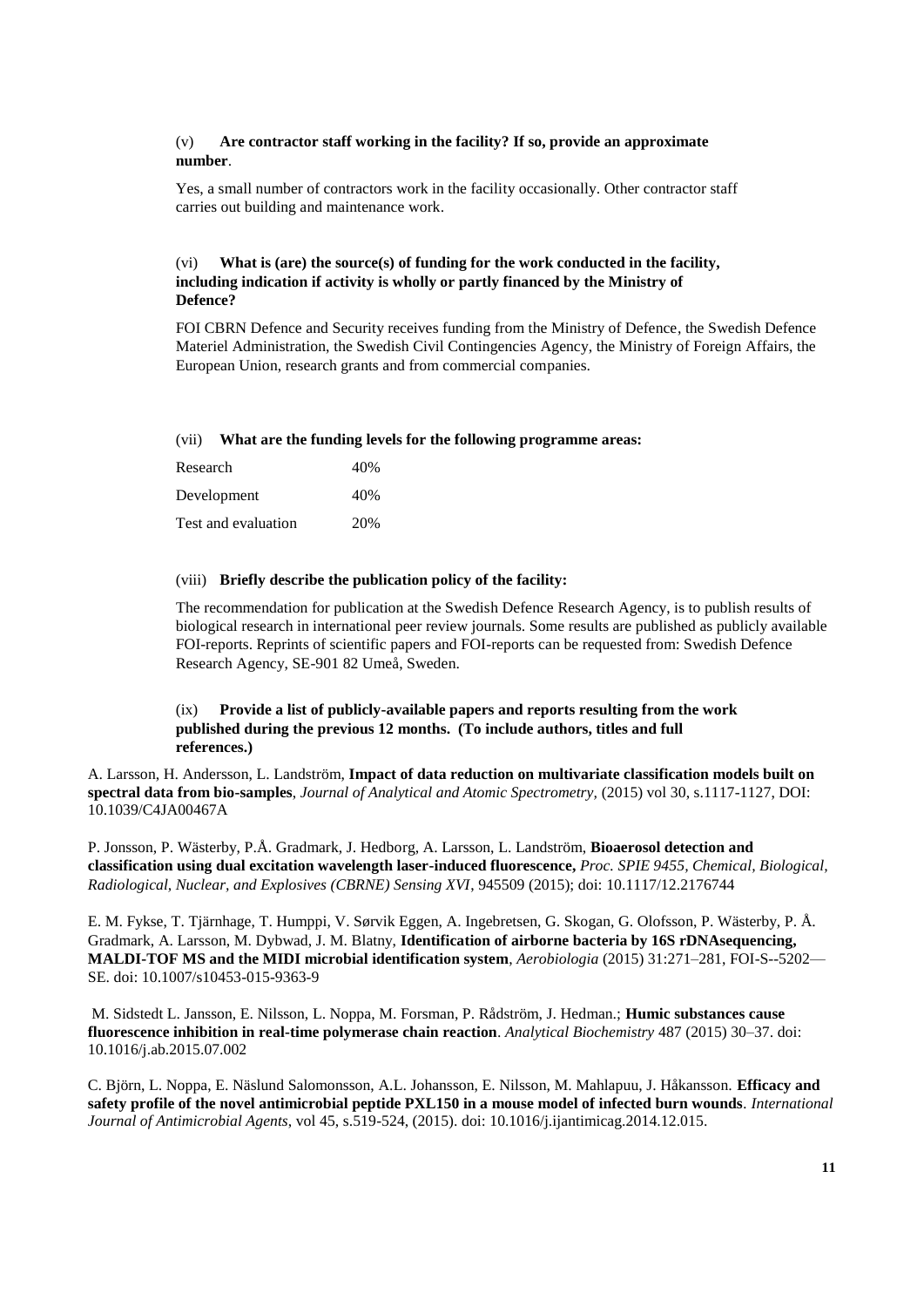S. Bäckman, J. Näslund, M. Forsman, J. Thelaus. **Transmission of tularemia from a water source by transstadial maintenance in a mosquito vector**; *Scientific Reports*, (2015), vol 5, 7793, s.1-4, doi: 10.1038/srep07793

S. Sissonen, H. Rossow, E. Karlsson, H. Hemmilä, H. Henttonen, M. Isomursu, P. M. Kinnunen, K. Pelkola, S. Pelkonen, E. Tarkka, K. Myrtennäs, S. Nikkari, M. Forsman. **Phylogeography of** *[Francisella tularensis](http://www.tandfonline.com/doi/abs/10.3109/23744235.2015.1049657)* **subspecies [holarctica in Finland, 1993–2011,](http://www.tandfonline.com/doi/abs/10.3109/23744235.2015.1049657)** *Journal of Infectious Diseases,* (2015), 47 (10), 701-706. doi: 10.3109/23744235.2015.1049657.

E. Karlsson, A. Lärkeryd, A. Sjödin, M Forsman, P. Stenberg, **[Scaffolding of a bacterial genome using MinION](http://www.nature.com/srep/2015/150707/srep11996/full/srep11996.html)  [nanopore sequencing](http://www.nature.com/srep/2015/150707/srep11996/full/srep11996.html)**, *Sci Rep*. vol 5:11996 (2015) doi: [10.1038/srep11996](http://dx.doi.org/10.1038%2Fsrep11996)

P Otto, R Kohlmann, W Müller, S Julich, G Geis, SG Gatermann, M Peters, P.J. Wolf, E. Karlsson, M. Forsman, K. Myrtennäs, H. Tomaso, **[Hare-to-Human Transmission of](https://scholar.google.se/citations?view_op=view_citation&hl=en&user=68r3-BYAAAAJ&sortby=pubdate&citation_for_view=68r3-BYAAAAJ:vRqMK49ujn8C)** *Francisella tularensis* **subsp.** *holarctic***a, Germany**... *Emerg infect dis* (2015), 21 (1), 153, doi: 10.3201/eid2101.131837.

Y Özsürekci, DN Birdsell, M Çelik, E Karadağ-Öncel, A Johansson M. Forsman, A.J. Vogler, P. Keim; M. Ceyhhan, D.M. Wagner. **Diverse** *Francisella tularensis* **[strains and oropharyngeal tularemia, Turkey,](https://scholar.google.se/citations?view_op=view_citation&hl=en&user=68r3-BYAAAAJ&sortby=pubdate&citation_for_view=68r3-BYAAAAJ:tOudhMTPpwUC)** *Emerg Infect Dis* (2015), 21 (1), 173-175doi: 10.3201/eid2101.141087

D Svensson, C Öhrman, S Bäckman, E Karlsson, E Nilsson, M Byström, A. Lärkeryd, K. Myrtennäs, P. Stenberg, P.H. Qu, J. Trygg, H.C. Scholz, M. Forsman, A. Sjödin. **[Complete genome sequence of](https://scholar.google.se/citations?view_op=view_citation&hl=en&user=68r3-BYAAAAJ&sortby=pubdate&citation_for_view=68r3-BYAAAAJ:geHnlv5EZngC)** *Francisella guangzhouensis* **strain [08HL01032T, isolated from air-conditioning systems in China](https://scholar.google.se/citations?view_op=view_citation&hl=en&user=68r3-BYAAAAJ&sortby=pubdate&citation_for_view=68r3-BYAAAAJ:geHnlv5EZngC)** *Genome announc.*(2015), 3 (2), e00024-15 doi: 10.1128/genomeA.00024-15

A.L. Johansson, L. Noppa, E. Näslund Salomonsson, Å. Forsberg. Molecular Medical Microbiology, 2nd edition, vol. 3. *Fransicella* Chapter 108. (2015) Elsevier Ltd., ISBN: 978-0-12-801241-3

J. Ahlinder, A. Nordgaard, S. Wiklund Lindström, **Chemometrics comes to court : evidence evaluation of chem-bio threat agent attacks** *Journal of Chemometrics*, (2015) 29(5).267-276

JE Afset, KW Larssen, K Bergh, A Larkeryd, A Sjodin, A Johansson, M. Forsman **Phylogeographical pattern of** *Francisella tularensis* **[in a nationwide outbreak of tularaemia in Norway, 2011;](https://scholar.google.se/citations?view_op=view_citation&hl=en&user=68r3-BYAAAAJ&sortby=pubdate&citation_for_view=68r3-BYAAAAJ:LPZeul_q3PIC)**  *Euro Surveill* (2015), 20, 9-14

A Karadenizli, M Forsman, H Şimşek, M Taner, C Öhrman, K Myrtennäs, A. Lärkeryd, A. Johansson, L. Özdemir, A. Sjödin. **Genomic analyses of** *Francisella tularensis* **[strains confirm disease transmission from drinking water](https://scholar.google.se/citations?view_op=view_citation&hl=en&user=68r3-BYAAAAJ&sortby=pubdate&citation_for_view=68r3-BYAAAAJ:bnK-pcrLprsC)  [sources, Turkey, 2008, 2009 and 2012;](https://scholar.google.se/citations?view_op=view_citation&hl=en&user=68r3-BYAAAAJ&sortby=pubdate&citation_for_view=68r3-BYAAAAJ:bnK-pcrLprsC)** *Euro Surveill*, (2015), 20, 21136

A. Macellaro, L. Karlsson, E. Emmoth, I. Dergel, G. Metreveli, U. Allard Bengtsson, M. Byström, C. Hultén, A.L. Johansson. **Evaluation of Biological Indicator Spores as Tools for Assessment of Fumigation Decontamination Effectiveness**. *Applied Biosafety*, (2015), 20(4), s. 183-191, doi: 10.1177/153567601502000404

Lwande OW, Obanda V, Bucht G, Mosomtai G, Otieno V, Ahlm C, Evander M. **Global emergence of Alphaviruses that cause arthritis in humans**. *Infect Ecol Epidemiol*. (2015) Dec 18;5:29853. doi: 10.3402/iee.v5.29853.

Engdahl C, Knutsson S, Fredriksson SÅ, Linusson A, Bucht G, Ekström F. **Acetylcholinesterases from the Disease Vectors Aedes aegypti and Anopheles gambiae: Functional Characterization and Comparisons with Vertebrate Orthologues**. *PLoS One*. (2015);10(10):e0138598. doi: 10.1371/journal.pone.0138598.

Bergqvist J, Forsman O, Larsson P, Näslund J, Lilja T, Engdahl C, Lindström A, Gylfe Å, Ahlm C, Evander M, Bucht G. **Detection and isolation of Sindbis virus from mosquitoes captured during an outbreak in Sweden**, 2013. *Vector Borne Zoonotic Dis*. (2015);15(2):133-40. doi: 10.1089/vbz.2014.1717.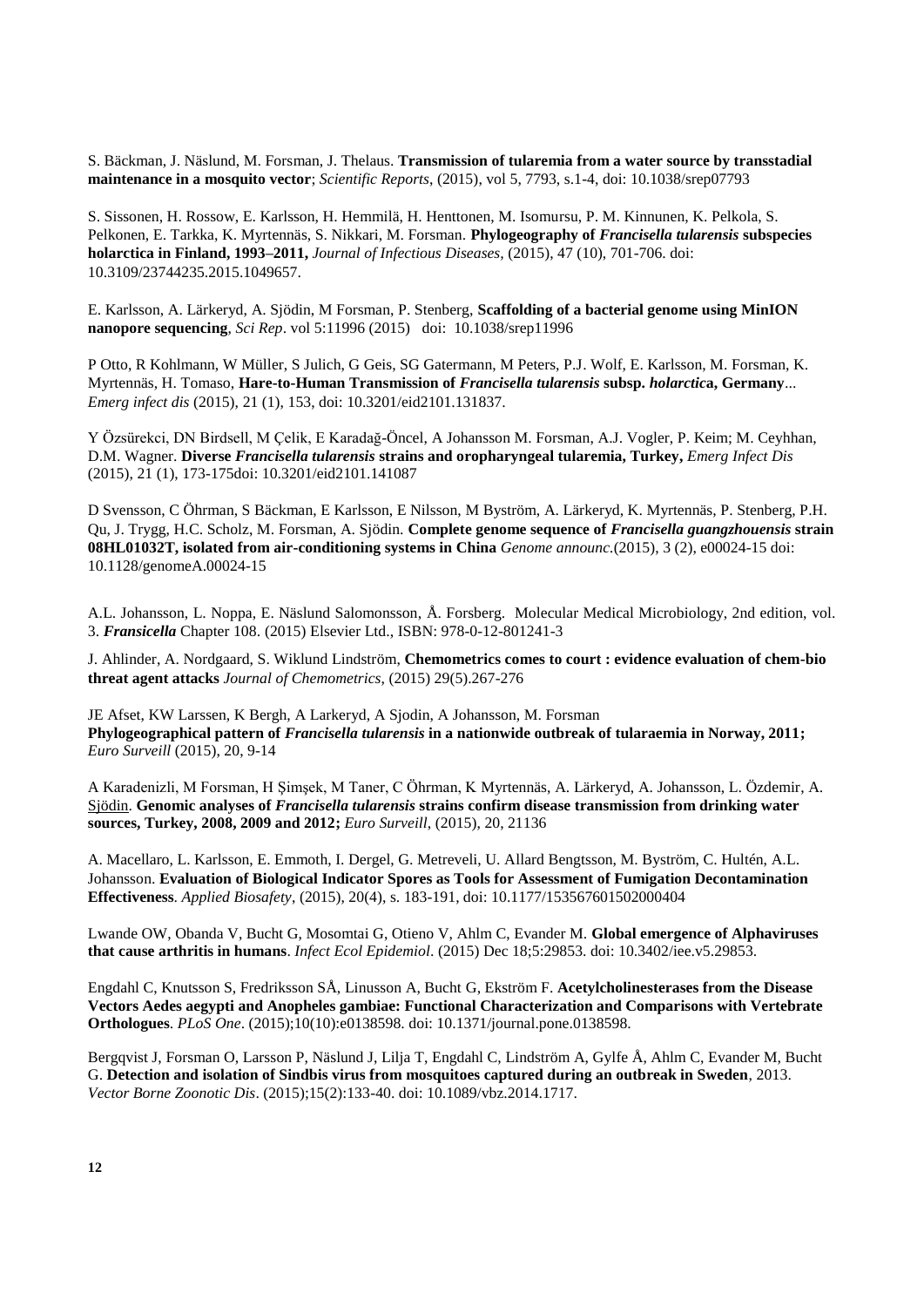Fredriksson, Artursson, Bergström, Östin, Nilsson and Åstot. **Identification of RIP-II toxins by affinity enrichment enzymatic digestion and LC-MS.** *Analytical Chemistry*, (2015), 87(2): 967-974.

Bergström, Fredriksson, Nilsson and Åstot. **Deamidation in ricin studied by capillary zone electrophoresis- and liquid chromatography- mass spectrometry.** *J Chromatography B*, (2015), 974: 109-117.

#### 5. **Briefly describe the biological defence work carried out at the facility, including type(s) of micro-organisms<sup>4</sup> and/or toxins studied, as well as outdoor studies of biological aerosols.**

FOI CBRN Defence and Security provides expert knowledge of biological and toxic agents which is highly relevant to the performance of the Ministry of Defence, the Ministry for Foreign Affairs and to the civilian community. The division pursues development of rapid molecular identification tools for the Swedish Armed Forces and civil preparedness agencies. The division also provides high-resolution genomic forensic analysis of biothreat agents, for verification purposes, and maintains reference collections of biothreat agents and related strains and species, investigates the ecology, epidemiology and evolution of model pathogens. On occasion evaluation of novel therapeutics on behalf of external customers is performed. Other activities include detection of B-agents in order to discover the presence of health threatening levels of B substances, before they have negative impact on mission effectiveness and provide timely information which will permit forces to adopt an appropriate level of individual and collective protection. The institute is also building and maintaining competence in the area of biological risk and threat assessments for civilian preparedness.

<sup>4</sup> Including viruses and prions.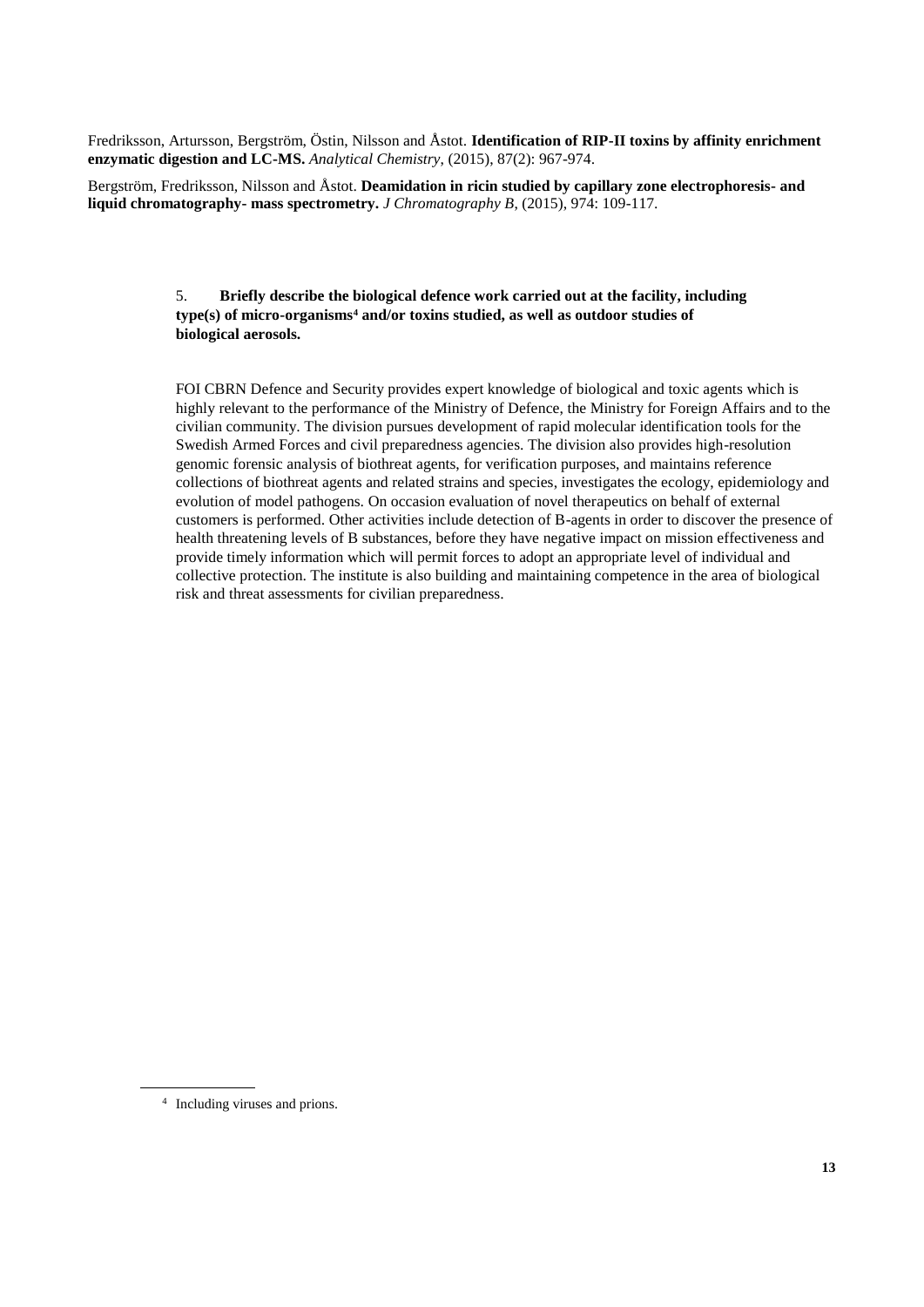# **Facility 2: The National Veterinary Institute (SVA)**

## 1. **What is the name of the facility?**

National Veterinary Institute (SVA)

## 2. **Where is it located (include both address and geographical location)?**

Ulls väg 2B, SE-751 89, UPPSALA, Sweden

#### 3. **Floor area of laboratory areas by containment level:**

| BL2                         | approx: $10.000$ (sqM)                                                                                                                                                                                                                    |
|-----------------------------|-------------------------------------------------------------------------------------------------------------------------------------------------------------------------------------------------------------------------------------------|
| BL <sub>3</sub>             | approx: $457$ (sqM). Summary of the different<br>BL3 lab 1 and 2: 218 (sqM), BL3 lab 4 72<br>$(sqM)$ , High inf. Lab: 58,3 $(sqM)$ , EHEC lab:<br>$36,6$ (sqM), TSE-lab 72 (sqM). A glovebox is<br>also installed in one of the BL3 labs. |
| Total laboratory floor area | $10\,457$ (sqM)                                                                                                                                                                                                                           |

# 4. **The organizational structure of each facility.**

| (i)                | Total number of personnel                      | 353                |
|--------------------|------------------------------------------------|--------------------|
| (ii)               | Division of personnel:                         |                    |
| Military           |                                                | 0                  |
| Civilian           |                                                | 353                |
| (iii)              | Division of personnel (permanent) by category: |                    |
| <b>Scientists</b>  |                                                | 54                 |
| Engineers          |                                                | 84 (veterinarians) |
| <b>Technicians</b> |                                                | 87                 |
|                    | Administrative and support staff               | 128                |

#### (iv) **List the scientific disciplines represented in the scientific/engineering staff.**

Bacteriology, Epidemiology, Feed, Immunobiology, Parasitology, Pathology, Pharmacology, Statistics, Toxicology, Virology,

All within the veterinary medicine area.

# (v) **Are contractor staff working in the facility? If so, provide an approximate number**.

No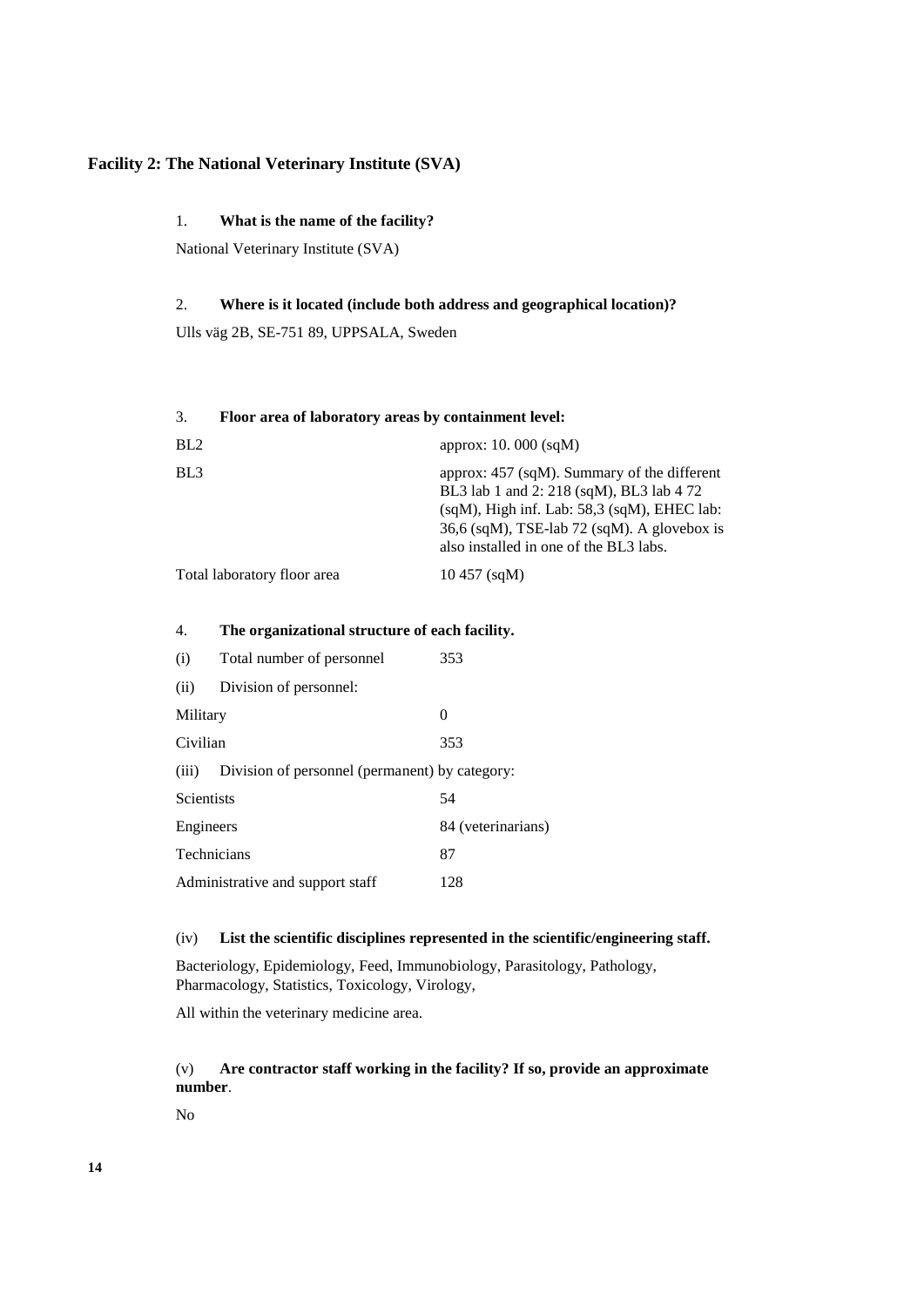(vi) **What is (are) the source(s) of funding for the work conducted in the facility, including indication if activity is wholly or partly financed by the Ministry of Defence?**

Swedish Civil Contingencies Agency

#### (vii) **What are the funding levels for the following programme areas:**

Research & Development 48,2 million SEK

Development

Test and evaluation

#### (viii) **Briefly describe the publication policy of the facility:**

Policies and press releases are coordinated by the department of communication. Submitting scientific publications or accepting invitations to give oral presentations in case there is a security concern are discussed internally.

#### (ix) **Provide a list of publicly-available papers and reports resulting from the work published during the previous 12 months. (To include authors, titles and full references.)**

The latest scientific publications from SVA can be found at:

<http://www.sva.se/forskning-och-utveckling/vetenskapliga-publikationer>

#### 5. **Briefly describe the biological defence work carried out at the facility, including type(s) of micro-organisms<sup>5</sup> and/or toxins studied, as well as outdoor studies of biological aerosols.**

On-going biological research projects at SVA during 2015 can be found at:

<http://www.sva.se/en/Research/Researches/>

<sup>5</sup> Including viruses and prions.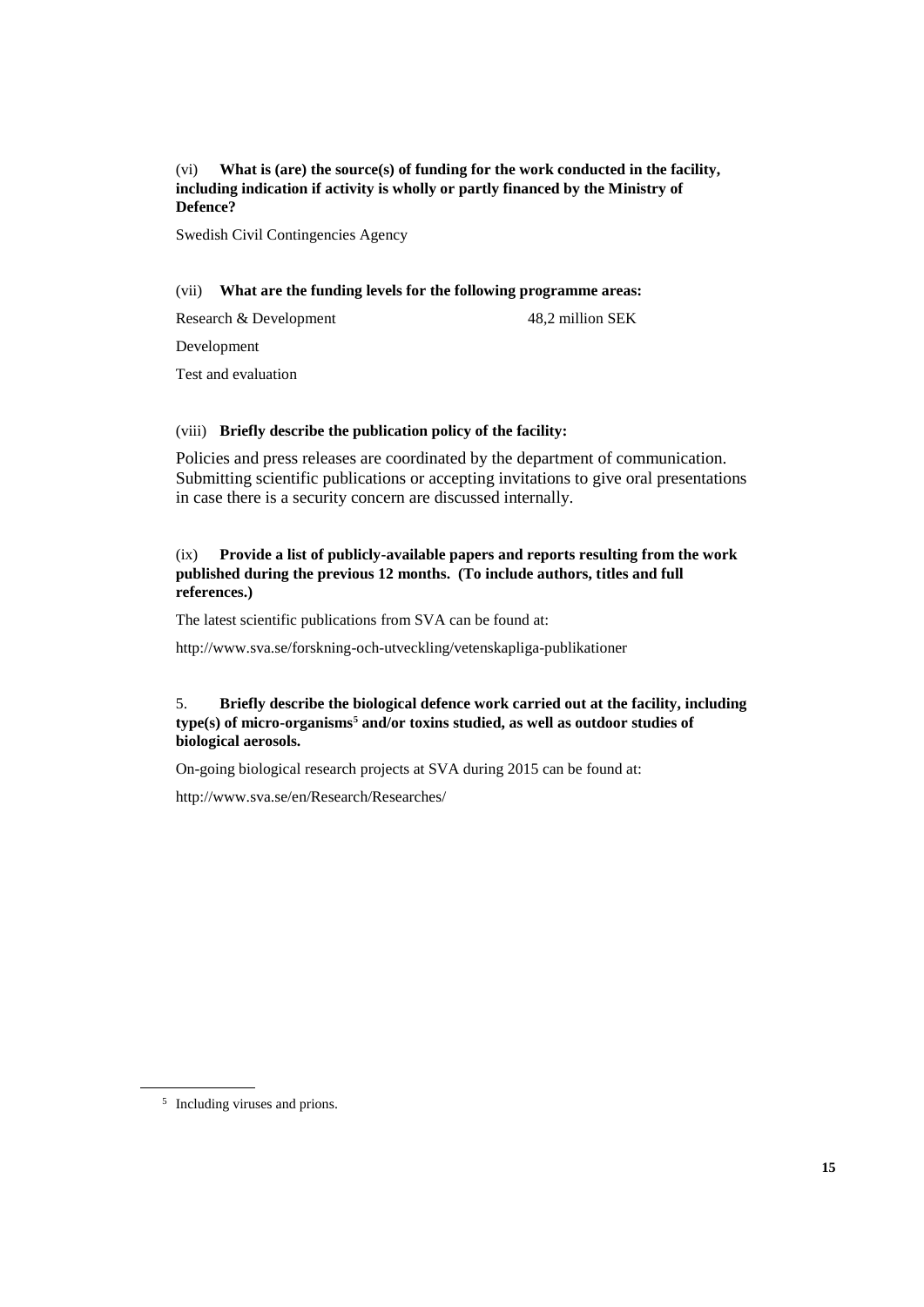# **Confidence-Building Measure "B"**

# **Exchange of information on outbreaks of infectious diseases and similar occurrences caused by toxins**

Exchange of data on outbreaks that seem to deviate from the normal pattern

# **Form B**

**Nothing to declare.** The Public Health Agency does not have any deviating outbreaks to report during 2015. Swedish Board of Agriculture has not noted any outbreaks concerning infectious animal deceases or similar occurrences caused by toxins, which deviates from the normal pattern.

# **Confidence-Building Measure "C"**

(Nothing to declare)

# **Confidence-Building Measure "D"**

(Deleted)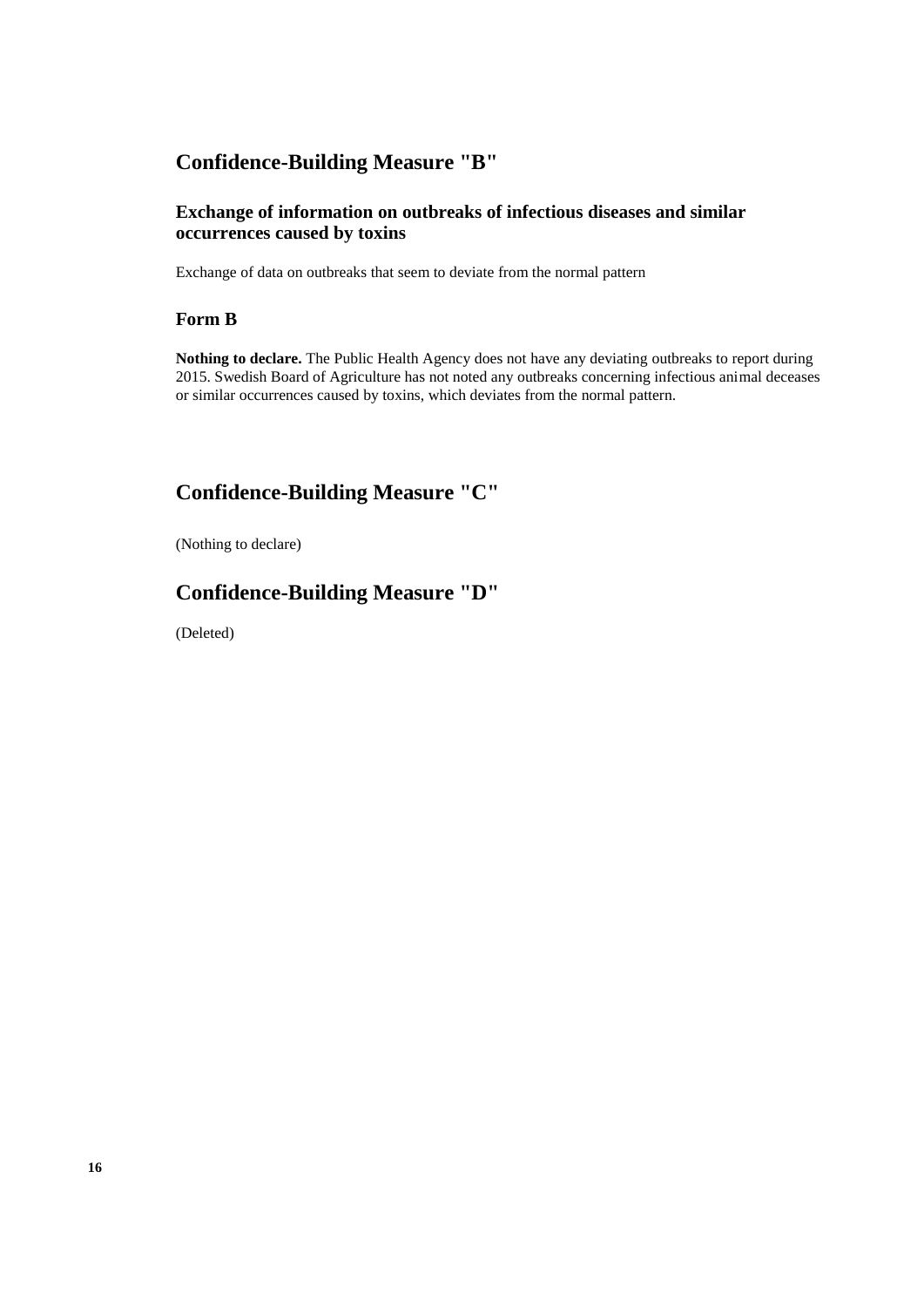# **Confidence-Building Measure "E"**

# **Form E**

# **Declaration of legislation, regulations and other measures**

| <b>Relating to</b>                                                                                                                                                                                         | <b>Legislation</b> | <b>Regulations</b> | <b>Other</b><br>measures <sup>6</sup> | <b>Amended since</b><br>last year |
|------------------------------------------------------------------------------------------------------------------------------------------------------------------------------------------------------------|--------------------|--------------------|---------------------------------------|-----------------------------------|
| Development,<br>(a)<br>production stockpiling,<br>acquisition or retention of<br>microbial or other biological<br>agents, or toxins, weapons,<br>equipment and means of<br>delivery specified in Article I | Yes                | Yes                | Yes                                   | N <sub>0</sub>                    |
| Exports of micro-<br>(b)<br>organisms <sup>7</sup> and toxins                                                                                                                                              | <b>Yes</b>         | <b>Yes</b>         | Yes                                   | N <sub>0</sub>                    |
| Imports of micro-<br>(c)<br>organisms $11$ and toxins                                                                                                                                                      | Yes                | Yes                | Yes                                   | N <sub>0</sub>                    |
| (d)<br>Biosafety <sup>8</sup> and<br>biosecurity <sup>9</sup>                                                                                                                                              | Yes                | Yes                | Yes                                   | No                                |

<sup>6</sup> Including guidelines.

 $\frac{7}{8}$  Micro-organisms pathogenic to man, animals and plants in accordance with the Convention.<br>
In accordance with the latest version of the WHO Laboratory Biosafety Manual or equivalent national or international guidance.

<sup>&</sup>lt;sup>9</sup> In accordance with the latest version of the WHO Laboratory Biosecurity Guidance or equivalent national or international guidance.